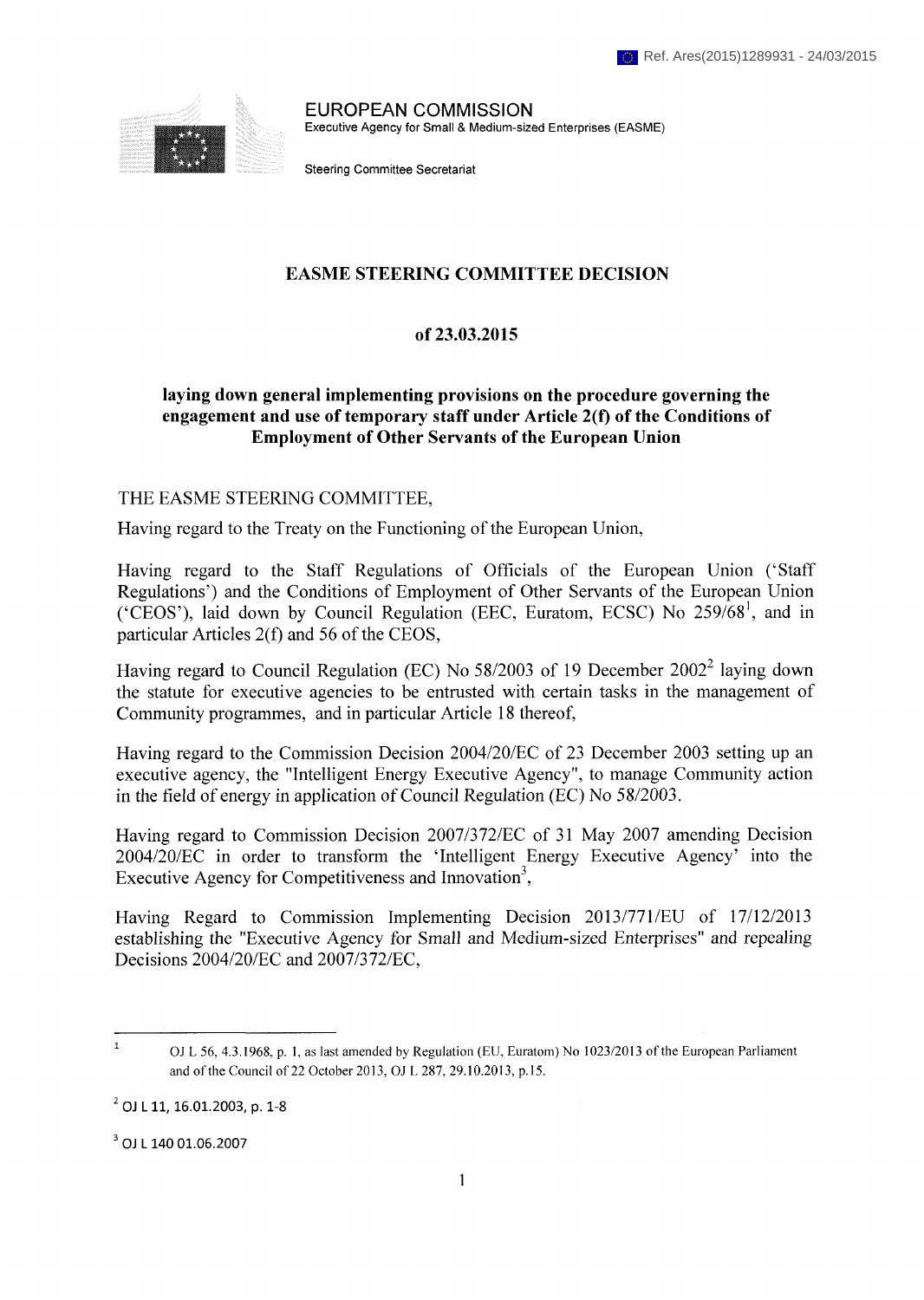Having regard to the Communication C(2014)6543 final of 26 September 2014 from Vice-President Šefčovič to the Commission on the guidelines on the implementation of Article 110(2) of the Staff Regulations with regard to the implementing rules applicable in the agencies, and in particular Point 2.B thereof,

After consulting the Staff Committee and having regard to the agreement of the European Commission pursuant to Article 110(2) of the Staff Regulations of the Commission's Decision C(2015)1457 of 4 March 2015,

Whereas:

- (1) Article 2 of the CEOS, as amended, has introduced in its paragraph (f) a new category of temporary staff which is exclusively engaged by the agencies of the Union.
- (2) Article 56 of the CEOS requires each agency to adopt, in accordance with Article 110(2) of the Staff Regulations, general provisions on the procedures governing the engagement and use of temporary staff referred to in Article *2(f)* of the CEOS.
- (3) Taking into account the need to set out a consistent staff policy for temporary staff in Union agencies, it is necessary to lay down specific coherent rules for the engagement of such staff with a view to facilitating their mobility both within an agency and between agencies.
- (4) For the sake of clarity and legal certainty, with respect to temporary staff under Article 2(f) of the CEOS, the IEEA general implementing provisions on the procedure governing the engagement and use of temporary agents of 21.12.2006 should no longer apply,

HAS DECIDED AS FOLLOWS:

## **Chapter I**

### **General provisions**

### *Article 1 - Scope*

This Decision shall apply to temporary staff engaged pursuant to Article 2(f) of the CEOS ('temporary staff 2(f)') by EASME without prejudice to specific provisions concerning middle managers which are laid down in a separate Decision.

### *Article 2 — Options for filling a post*

- 1. A vacant post may be filled by internal mobility, by mobility between Union agencies or through engagement following an external selection procedure. The authority authorised to conclude contracts of employment ('AACC') may establish an order of priority between those options.
- 2. Without prejudice to Article 3, each time the AACC decides to fill a post, the post shall be published internally in the agency.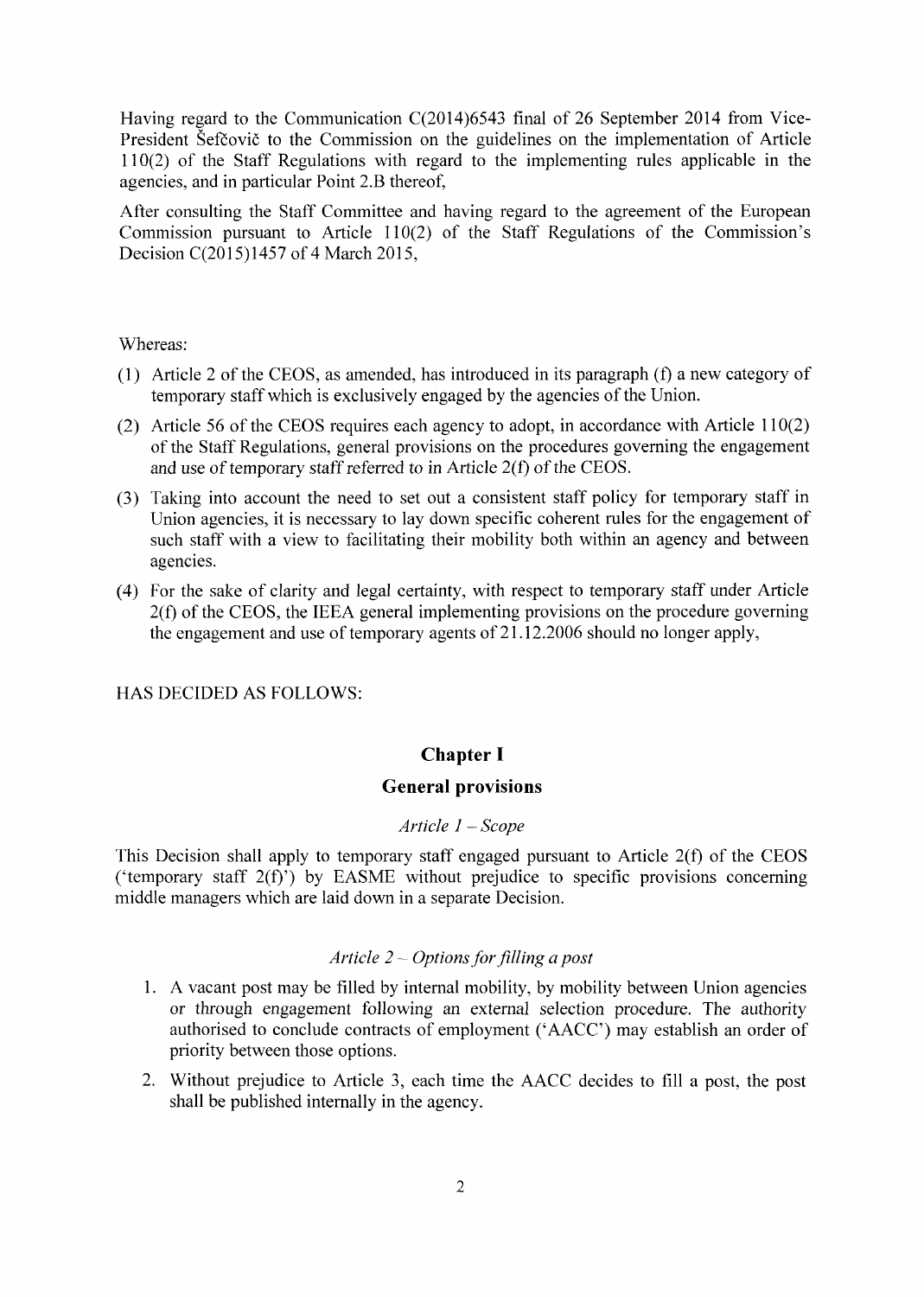## **Chapter II**

## **Filling a post by means of internal mobility**

#### *Article 3 - Reassignment in the interest of the service*

- 1. The AACC may fill a post in the interest of the service by reassignment of a member of temporary staff 2(f) of the agency in accordance with Article 7 of the Staff Regulations, applicable by analogy to the temporary staff pursuant to Article 10(1) of the CEOS.
- 2. The reassigned member of staff is assigned to the new post by written decision of the AACC, without impact on the current contract of employment with the agency.

#### *Article 4 - Internal publication of a post*

- 1. The AACC may also decide to fill a post following internal publication. The means of publication, whether by intranet, internal notice, or another means, shall ensure the transparency of the procedure.
- 2. The post shall be published at the range of grades within a function group (grade bracket) corresponding to the type of post<sup>4</sup> to be filled.
- 3. The internal publication shall specify *inter alia:* 
	- a) the function group, the type of post<sup>5</sup> and grade bracket;
	- b) the type of duties to be performed;
	- c) the general conditions and qualifications required for the post (including those referred to in Article 12(2) of the CEOS);
	- d) the specific conditions required for the post;
	- e) the closing date for applications.

### *Article 5 — Eligibility*

Internal mobility is reserved for temporary staff  $2(f)$  who, on the closing date for applications and on the day of filling the post, are engaged within the agency in the function group and grade belonging to the grade bracket indicated in the internal publication.

### *Article 6 - Selection procedure in the case of internal publication*

1. The AACC shall issue an internal notice describing the process applicable to all internal selection procedures.

However, the AACC may decide to apply a selection procedure that better suits the interest of the service. Such decision shall be justified and registered in a central record by the AACC.

2. The selected member of temporary staff 2(f) shall be assigned to the new post by written decision of the AACC without impact on his/her current contract of employment with the agency.

<sup>&</sup>lt;sup>4</sup> And where relevant post title and/or job type.

<sup>&</sup>lt;sup>5</sup> See footnote 2.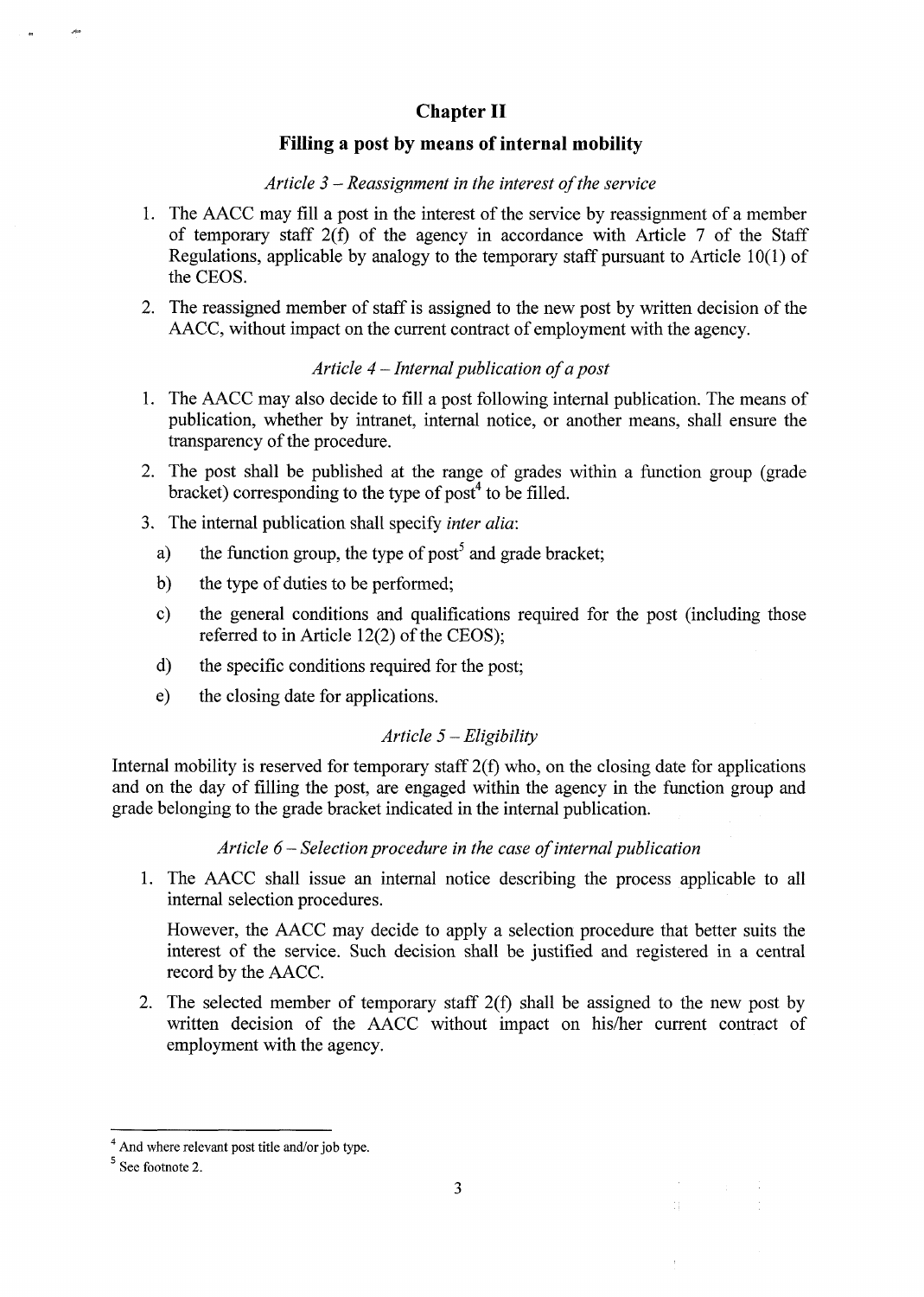# **Chapter III**

## **Filling a post by means of mobility between Union agencies**

### *Article* 7 - *Interagency publication of a post*

- 1. The AACC may also decide to advertise a vacant post for temporary staff 2(f) by means of interagency publication, with a view to attracting temporary staff 2(f) that are employed by all other agencies referred to in Article la(2) of the Staff Regulations. That publication may be done at the same time as or following the internal publication.
- 2. The interagency publication for the post shall be published at the same grade bracket as the internal publication. However, the upper grade of the bracket may be reduced to comply with constraints deriving from the agency's establishment plan.
- 3. Interagency publication shall specify *inter alia:* 
	- a) the nature of the selection (interagency selection);
	- b) the function group, the type of post  $\theta$  and grade bracket;
	- c) the type of duties to be performed;
	- d) the general conditions and qualifications required for the post (including those referred to in Article 12(2) of the CEOS);
	- e) the specific conditions required for the post;
	- f) the closing date for applications.

The elements in points (a) to (f) shall be the same as the elements indicated in the internal publication, without prejudice, as far as the grade is concerned, to Article 7(2). The closing date for applications may be also adapted if interagency publication takes place after internal publication.

#### *Article 8 — Selection procedure*

- 1. Article 6(1) shall apply *mutatis mutandis* to all interagency selection procedure.
- 2. The conclusion of contracts with staff in grades AD9 to AD12 pursuant to Article 55 of the CEOS in the framework of interagency mobility shall not be taken into account for calculating the total number of engagements in those grades referred to in the second paragraph of Article 53 of the CEOS.

### *Article 9 - Eligibility*

- 1. Mobility between agencies shall be reserved for temporary staff 2(f) who, on the closing date for applications and on the day of filling the vacant post, are employed within their agency in a grade and function group corresponding to the published grade bracket and function group.
- 2. In addition, members of temporary staff 2(f) referred to in paragraph 1 should, as a general rule,
	- a) have at least two years' service within their agency before moving and any decision derogating from that principle shall be taken jointly by the two

 $6$  See footnote 2.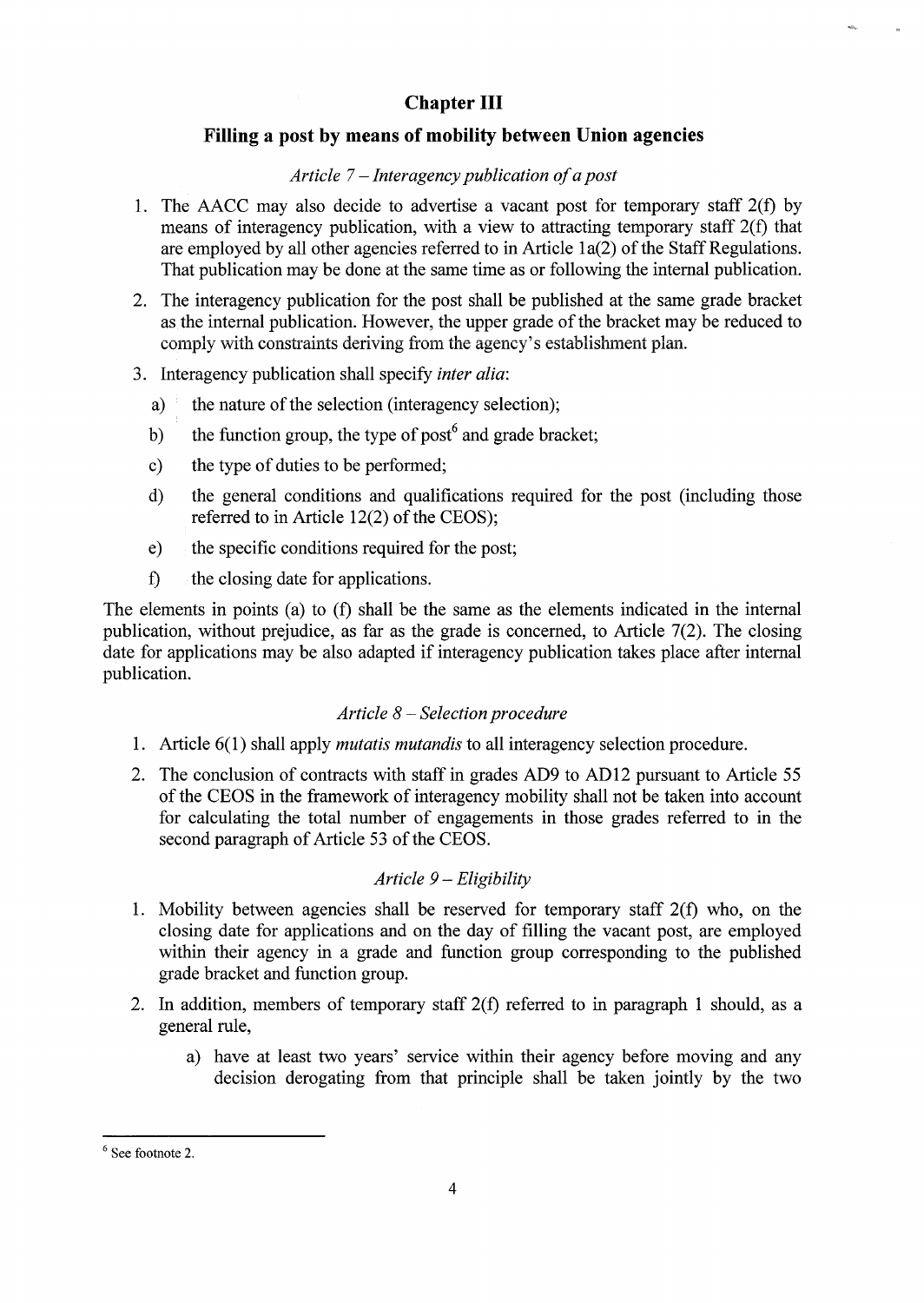agencies concerned, having regard to the interest of the service of both agencies;

b) have successfully completed the probationary period provided for in Article 14 of the CEOS, in the relevant function group. Where, in exceptional circumstances, the agency engages a member of temporary staff 2(f) who does not meet that condition<sup>7</sup>, such member shall serve a full probationary period with the new agency in accordance with Article 14 of the CEOS and the new contract is not considered as a renewal of contract but an *ex novo* contract.

### *Article 10- Contract and transfer of the personal file*

- 1. The agency and the selected staff member shall conclude a contract of employment which ensures continuation of the person's employment and career in the category of temporary staff 2(f). That contract shall be concluded without interruption of the contract concluded with the agency of origin ('the preceding contract') and shall fulfil the following requirements, in particular:
	- a) the same grade and the same seniority in the grade as the preceding contract;
	- b) the same step and the same seniority in the step as the preceding contract.
- 2. As a general rule, the end dates of the contract concluded in accordance with paragraph 1 and of the preceding contract shall be the same. If the contract with the agency of origin was for an indefinite period, the member of temporary staff 2(f) shall also be engaged by the new agency for an indefinite period.

In the event that the preceding contract comes to its natural end on the day of the move, the duration of the contract concluded in accordance with paragraph 1 shall be the same as that the new agency would have set in case of a renewal of contract of one of its agents.

- 3. Without prejudice to Article 9(2)(b), the member of temporary staff 2(f) shall not serve a probationary period in the new agency.
- 4. The selected staff member shall take up duty in the new agency in principle three months after the job offer, unless it is otherwise agreed between the two agencies and the staff member concerned.
- 5. The agency of origin shall transfer the personal file to the new agency no later than 3 months after the date of the move.

# **Chapter IV**

## **Filling a post through engagement following external selection**

### *Article 11 - General provisions*

1. The AACC may also decide to fill a post by engaging a successful candidate from an external selection procedure. To that end, the AACC may either select a candidate from an existing reserve list, in which case external publication of the vacant post is not required or may decide to organise an *ex novo* selection procedure, in which case the AACC shall launch an external publication procedure.

 $\overline{7}$ 

That is to say has not successfully completed the probationary period.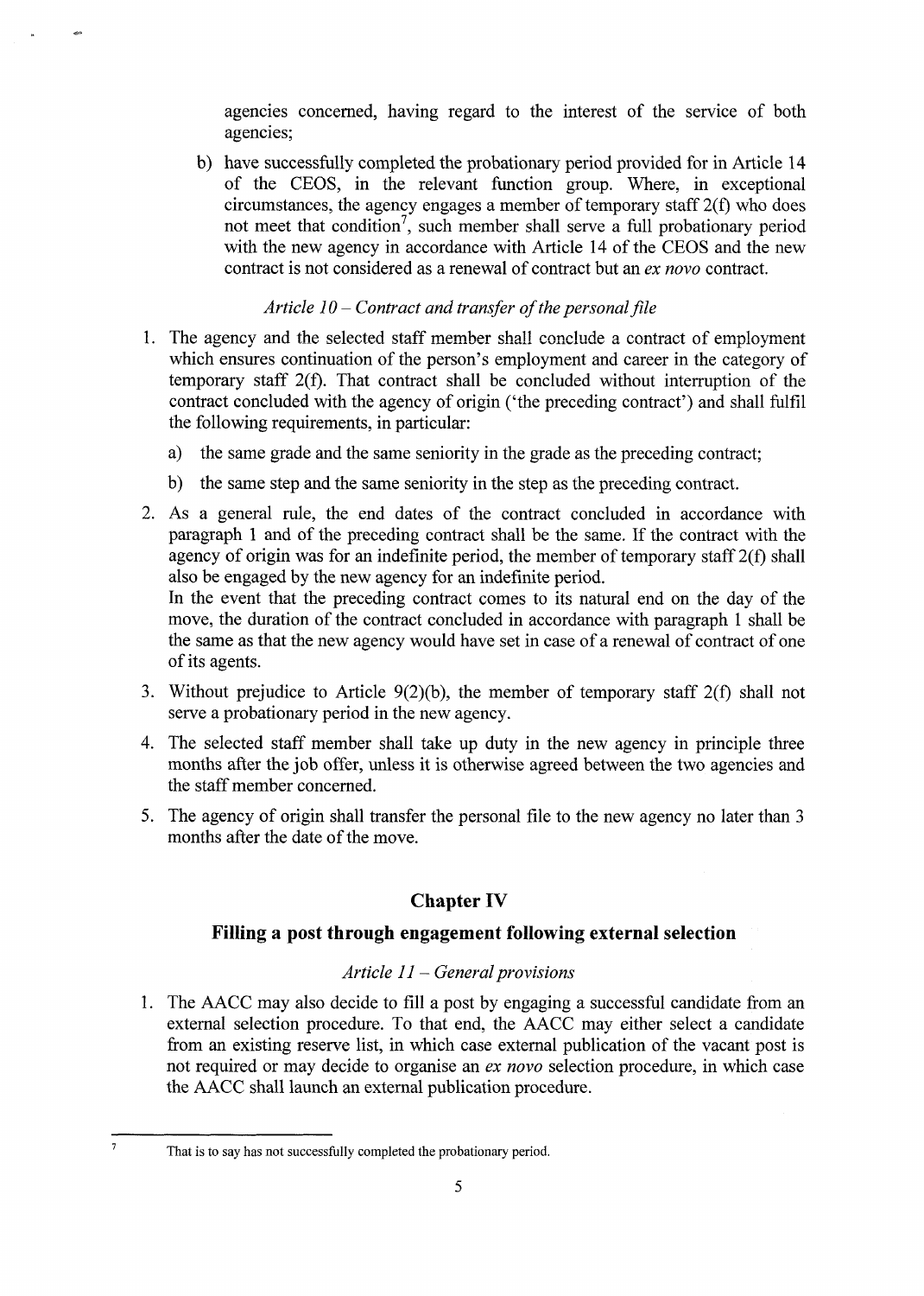Before organising an *ex novo* selection procedure, the AACC shall examine the existing reserve list in order to ascertaining the need for a new selection.

- 2. If the AACC decides to organise an *ex novo* selection procedure, external publication may take place at the same time as internal and, if relevant, interagency publication or at a later stage.
- 3. Any selection procedure shall be organised at one single grade.
- 4. The selection procedure shall be carried out in accordance with the Annex.

#### *Article 12 - Engagement*

- 1. The AACC shall engage the member of temporary staff 2(f) by means of a contract concluded pursuant to Article 2(f) of the CEOS.
- 2. The contract referred to in paragraph 1 is always considered as the initial contract, even if the successful candidate from the external selection procedure is already a member of temporary staff 2(f) in the relevant function group or another function group. However, in the former case, the agency shall offer the person, in writing, the opportunity to be assigned to the post by means of mobility under the provisions of Article 6(2) or, subject to the establishment plan availabilities, Article 10 respectively, if the person prefers to ensure continuity of contracts.

### *Article 13- Eligibility for external engagement*

- 1. A member of temporary staff 2(f) may be engaged only on condition that he or she:
	- a) fulfils the requirements referred to in Article 12(2) of the CEOS;
	- b) possesses the minimum qualifications required by Article 5(3) of the Staff Regulations<sup>8</sup>, applicable by analogy to the temporary staff pursuant to Article 10(1) of the CEOS;
	- c) has been successful in a selection procedure set out in the Annex or, by way of derogation and where justified in the interests of the service, has passed a recruitment competition for officials organised by European Personnel Selection Office ('EPSO').
- 2. The grade of the selection<sup>9</sup> must belong to the grade bracket of the internal publication of the post to be filled. It must also comply with the agency's establishment plan.

#### *Article 14 - Grading*

The member of temporary staff 2(f) shall be engaged in the function group and at the grade indicated in the selection notice.<sup>10</sup>

#### *Article 15 - Probationary period*

The member of temporary staff 2(f) shall serve a probationary period in accordance with Article 14 of the CEOS.

<sup>&</sup>lt;sup>8</sup> For the purposes of this Article, only diplomas that have been awarded in EU Member States or that are the subject of equivalence certificates issued by the authorities in the said Member States shall be taken into consideration. In the latter case, the AACC reserves the right to request proof of such equivalence.

 $9<sup>9</sup>$  The grade the competition when the candidate is drawn from an EPSO reserve list for officials.

<sup>&</sup>lt;sup>10</sup> The grade of the competition when the candidate is drawn from an EPSO reserve list for officials.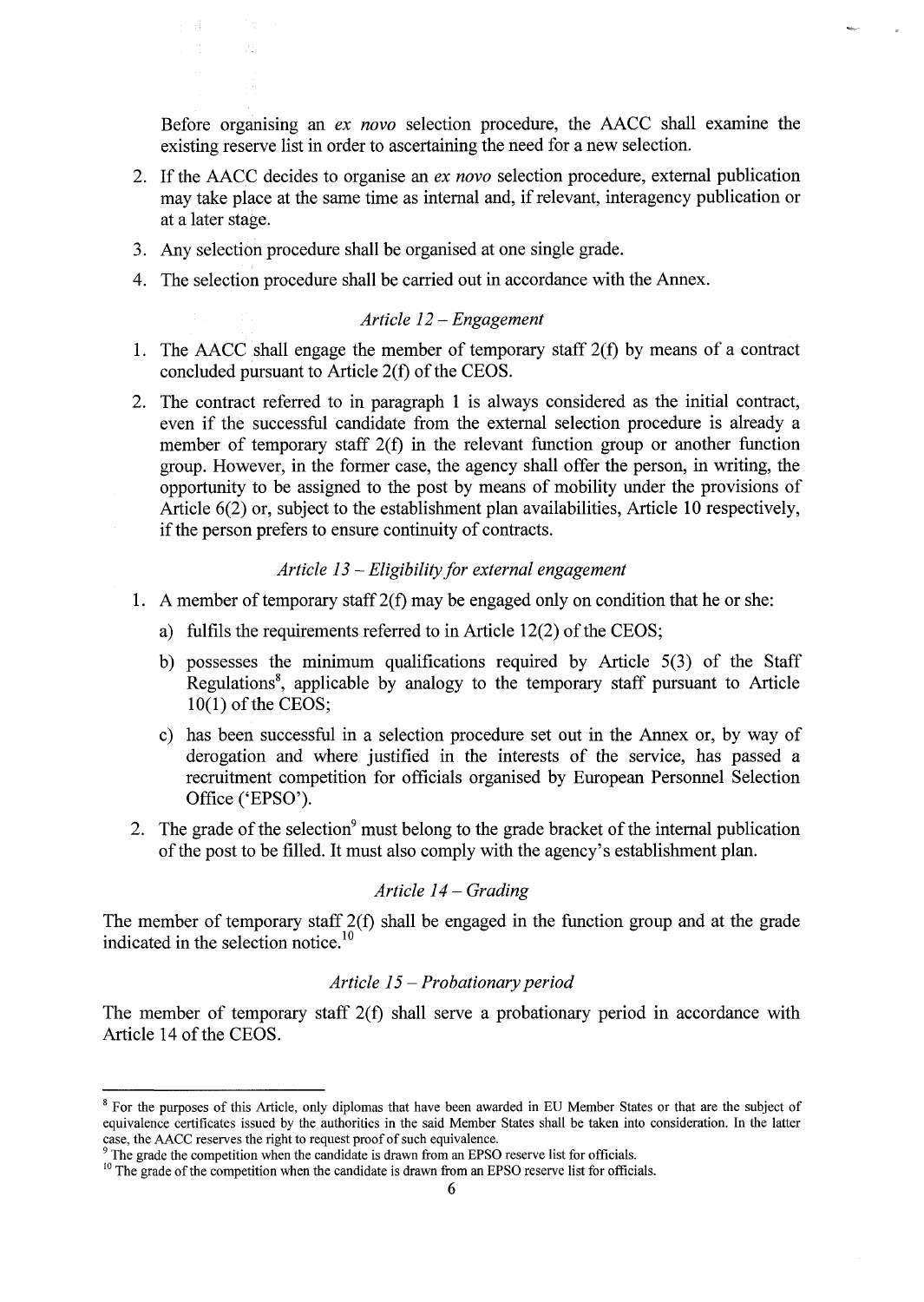## **Chapter V**

## **Common provisions concerning the application of Article 8(1) of the CEOS**

#### *Article 16 - Duration of contracts*

### 1. General needs

- a) As a general rule, without prejudice to the specific provisions provided for in the act establishing the agency, temporary staff 2(f) are engaged for an initial period of two years, renewable for a period of one year. Any further renewal shall be for an indefinite period.
- b) Where justified in the interest of the service, the AACC may decide to conclude contracts of a different duration, including an initial contract for an indefinite period. Those exceptions shall be recorded in the central record referred to in Article 6(1).
- 2. Temporary and specific needs
	- a) In duly justified cases, the AACC may decide to conclude contracts with a limited perspective in time. Such contracts are justified in particular for projects of limited duration, for cases where the agency needs to avail itself of up-to date knowledge in a specific area (and accordingly, to renew staff) or for replacement of absences.

In such cases, the AACC shall clearly inform the candidate, in the offer letter, contract, any potential renewal of contract and where relevant in the selection notice, that the contractual relationship with the agency has a limited perspective in time.

- b) Such contracts may be concluded for:
	- i. a fixed period: without prejudice to the specific provisions provided for in the act establishing an agency, the initial contract shall be for a period of up to four years, renewable for a further period of up to four years subject to a total duration not exceeding six years, or
	- ii. a limited period, only in duly justified cases: the contract is concluded for the duration of a particular task and shall be recorded in the central record referred to in Article 6(1).

### *Article 17 - Succession of contracts in case of interagency mobility*

- 1. For the purposes of Article 8(1) of the CEOS the following principles shall apply:
	- a) without prejudice to Article 9(2)(b), all the contracts or renewals of contracts as temporary agent 2(f) are taken into account regardless of the agency granting the initial contract or the renewal;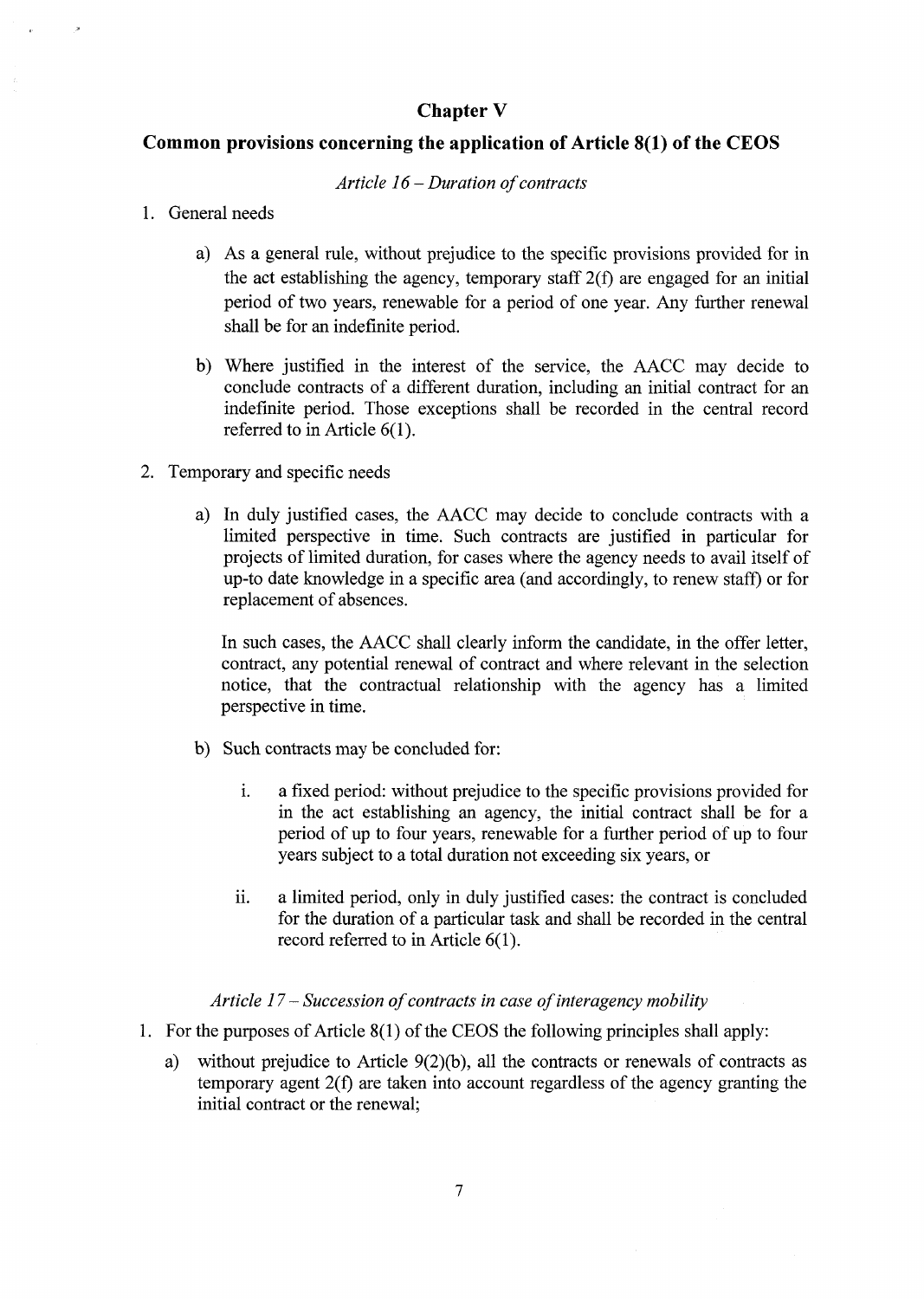b) a contract of employment concluded following interagency mobility shall not be considered as a renewal unless it ends at a later date than the previous contract, in which case it shall be treated as a renewal.

## **Chapter VI**

# **Transitional and final provisions**

### *Article 18- Final provisions*

- 1. The general implementing provisions on the procedure governing the engagement and use of temporary agents adopted by the IEEA Steering Committee decision of 21.12.2006 are no longer applicable to temporary staff 2(f).
- 2. The general implementing provisions in this Decision shall take effect on the day following that of their adoption.

Done in Brussels,  $23/03/15$ 

For the Steering Committee,

 $\overline{1}$ 

Didier HERBERT The Chairman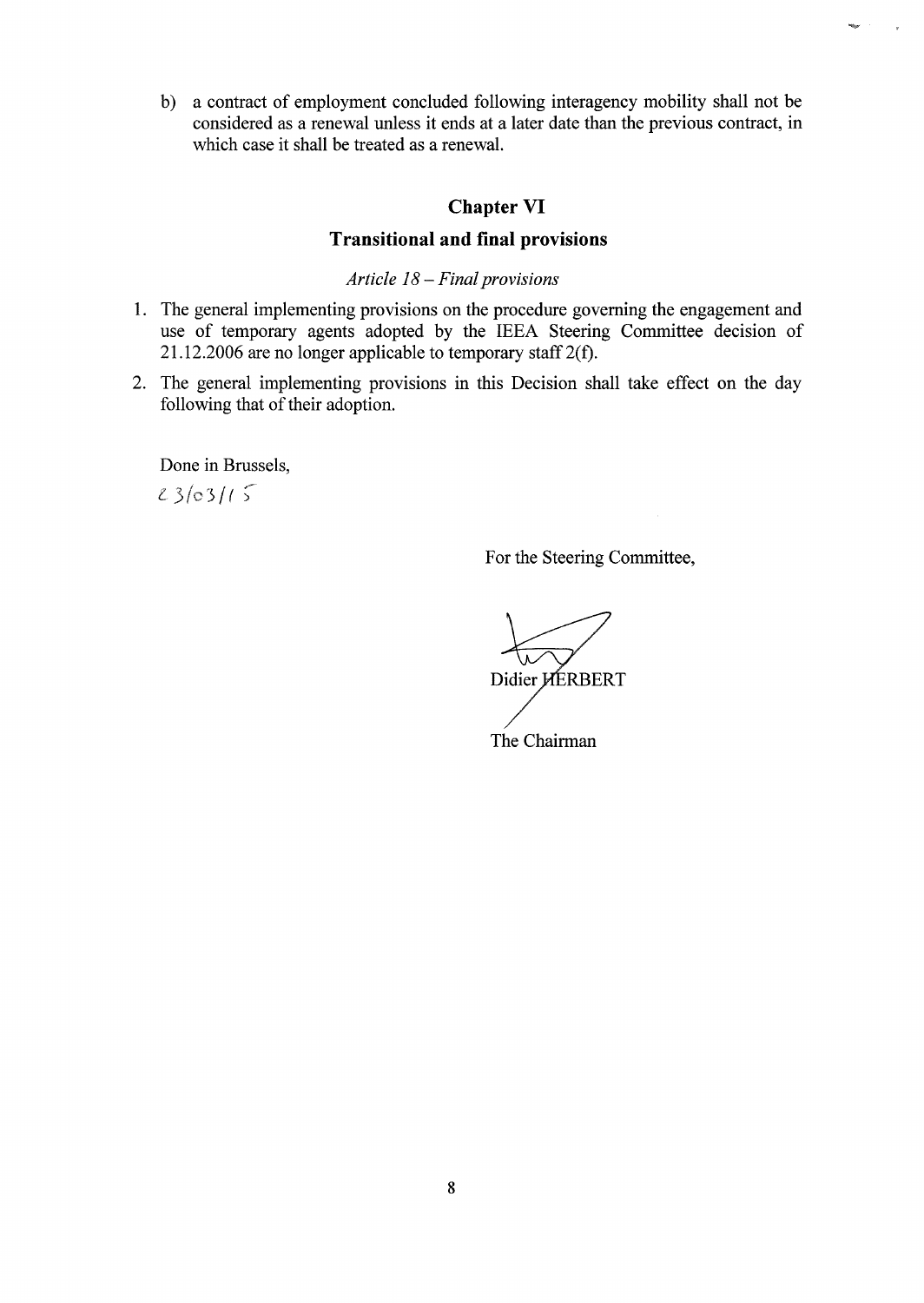#### **ANNEX**

#### **External selection procedure**

#### *Article 1 - General principles*

- 1. An external selection procedure may be organised either to fill one or more similar posts or to constitute a reserve list of successful candidates.
- 2. The selection procedure shall be launched by publication of the selection notice, which specifies *inter alia:* 
	- a) the nature of the selection (external selection to fill one or more similar post(s)/to constitute a reserve list), including the profile and the number of persons to be selected,
	- b) the function group, the type of post/post title and grade;
	- c) the type of tests;

 $\epsilon = 19$ 

- d) the type of duties to be performed;
- e) the general and specific conditions and qualifications required for the post;
- f) the required knowledge of languages;
- g) the closing date for applications;
- h) the validity of the reserve list;
- i) the agency or agencies involved.
- 3. The selection notice shall be published in all working languages of the agency<sup>1</sup> on the website of the agency or agencies concerned, on the EPSO website [and EU CV-Online website], as well as, if appropriate, on internet job boards and/or in the international, local and specialist press. The Permanent Representations of the Member States to the European Union may also be used as communication channels.

### *Article 2 - The selection procedure*

- 1. The selection procedure shall be conducted to the same standards of EPSO's competitions organised for officials with equivalent profiles and number of applicants.
- 2. When an agency or group of agencies is not in a position to meet the standards referred to in paragraph 1, the agency or group of agencies shall seek EPSO's endorsement of the selection procedure before launching it. EPSO shall respond within the deadline agreed with the agency or agencies concerned.
- 3. In both cases, the selection procedure shall rely, in addition to examination of the applications, on one or more written<sup>2</sup> and oral test(s). Such test(s) shall involve at least:
	- a) an anonymous qualifying part;

<sup>&</sup>lt;sup>1</sup> If the working languages are not established, the selection notice shall be published in all official languages of the European Union.

<sup>&</sup>lt;sup>2</sup> If the AACC decides, in exceptional cases, not to organise a written test, that decision should be duly justified in the central record as referred to in Article 6(1).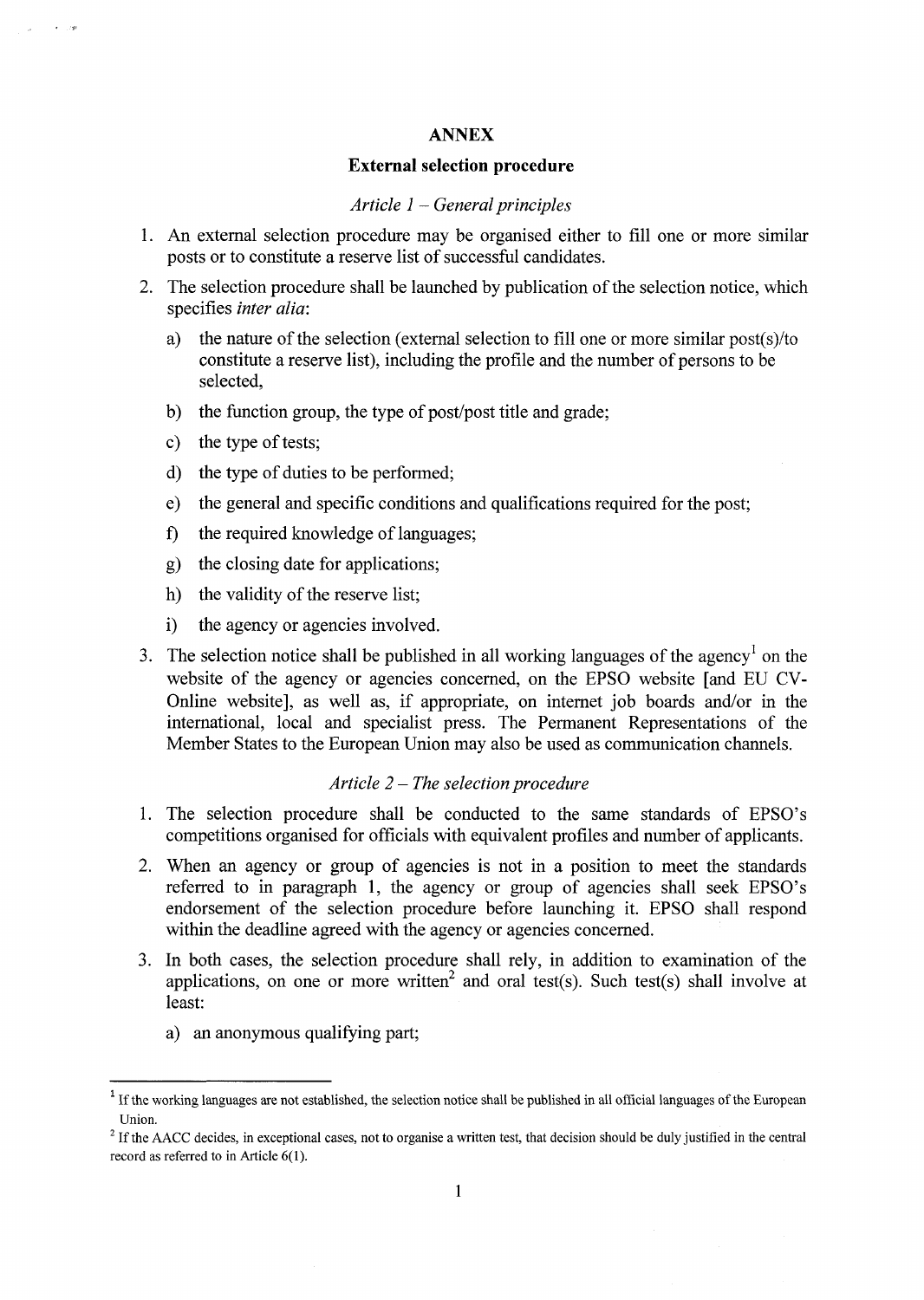- b) a part aimed at assessing the specific competencies required for the post(s);
- c) a part aimed at assessing the general competencies required of European Union temporary staff 2(f).

The elements in points (a) to (c) may be grouped in one or more parts.

4. The selection procedure shall be conducted by a selection committee appointed by the  $AACC<sup>3</sup>$  and composed of at least three members consisting of one chair and at least one member from the administration of the agency and one member designated by the Staff Committee.

In specific cases, in particular for selection procedures of experts, additional members may be designated from the agency or agencies concerned, from outside the agency or from outside the Union institutions.

The members<sup>4</sup> of the selection committee shall be chosen from officials or temporary agents whose function group and grade is at least equal to that of the post to be filled. When there are no officials or temporary agents in the agency fulfilling the requirement of function group and grade, the authority or authorities authorised to conclude contracts of employment may decide to designate officials or temporary agents from another agency or institution who fulfils that condition.

- 5. The selection procedure shall be organised by one of the following entities:
	- a) EPSO<sup>5</sup>, at the request of one or more agencies;
	- b) Group of agencies  $<sup>6</sup>$ ; or</sup>
	- c) One agency  $^7$ .

#### *Article 3 - Grading of the selection procedure*

#### 1. Admissible grades

Temporary staff 2(f) selection procedures shall be organised at one of the following grades:

- a) AST/ SC 1 to AST/SC 2 for the function group AST/SC;
- b) AST 1 to AST 4 for function group AST; or
- c) AD 5 to AD 8 for function group AD.
- 2. Justification of the grade of the selection
	- a) No justification is needed if the selection procedure is organised at the grade corresponding to the most recent EPSO competition with a similar profile<sup>8</sup> or, in the absence of such reference, at the basic grade of the type of post/post title.

<sup>&</sup>lt;sup>3</sup> In the case of a selection procedure organised by a group of agencies, a selection committee shall be designated by agreement between the authorities authorised to conclude contracts of employment of agencies concerned.

<sup>&</sup>lt;sup>4</sup> The names of the selection committee members shall be disclosed to the candidates invited to interview or made public before the selection tests via the same website or websites on which the selection notice is published.

<sup>&</sup>lt;sup>5</sup> This option is in particular appropriate for general profiles such, but not limited to, human resources officers/assistants, EU lawyers/assistants, economists, IT officers/assistants, finance officers/assistants, secretary.

<sup>&</sup>lt;sup>6</sup> This option is in particular appropriate for specialist profiles common to several agencies, such as lawyers/assistants, programme officers/assistants, economists, researchers, in a particular area of agencies' activities.

This option is in particular appropriate for specific profiles limited to the area of an agency's activity.

<sup>&</sup>lt;sup>8</sup> The last published or already planned competition for officials organised by EPSO.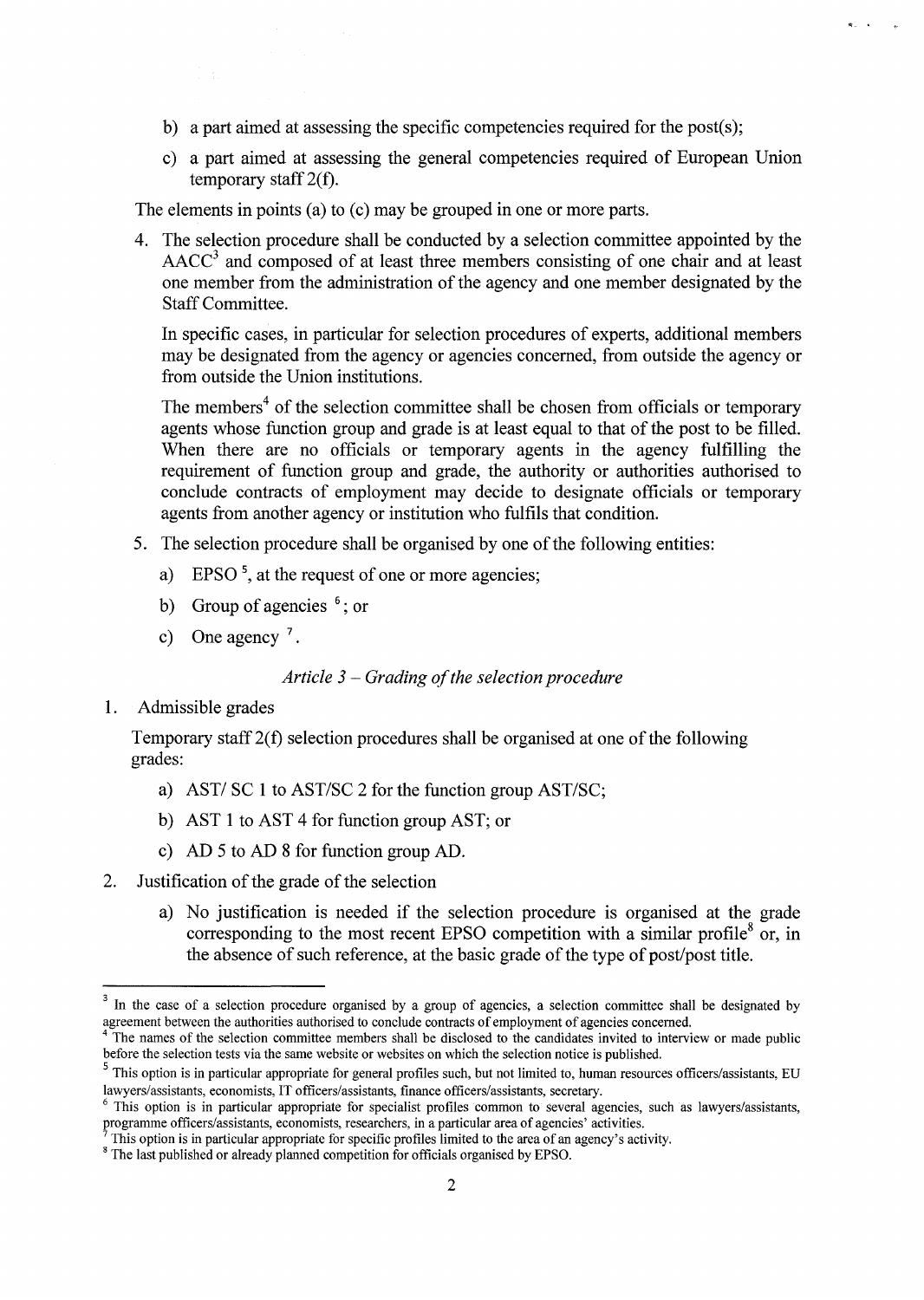- b) Where the selection procedure's grade diverges from the one resulting from subparagraph a), the agency or agencies concerned shall justify the decision in writing and register it in the central record provided for in Article 6(1). This justification cannot refer to the place of assignment.
- 3. The selection notice shall require a minimum number of years of professional experience acquired after the award of the qualification certifying the completion of the level of studies required as a condition of eligibility for the selection procedure. That minimum requirement shall be set by reference to the latest competition organised by EPSO for a similar profile. In the absence of such reference, the minimum number of years of professional experience set out in Table 1 shall apply.

| Grade of engagement | Number of years of professional experience |
|---------------------|--------------------------------------------|
| AD <sub>5</sub>     | 0 years                                    |
| AD <sub>6</sub>     | 3 years                                    |
| AD <sub>7</sub>     | 6 years                                    |
| AD <sub>8</sub>     | 9 years                                    |
| AST <sub>1</sub>    | 0 years                                    |
| AST <sub>2</sub>    | 3 years                                    |
| AST <sub>3</sub>    | 6 years                                    |
| AST <sub>4</sub>    | 9 years                                    |
| AST/SC1             | 0 years                                    |
| AST/SC2             | 4 years                                    |

Table 1

Any deviation from the requirements set out in subparagraph 1 of this paragraph shall be justified in writing and registered in the central record provided for in Article 6(1). This justification cannot refer to the place of assignment.

- 4. Highly specialised positions
	- a) Subject to the limits established by Article 53 of the CEOS, and by derogation from the requirements of paragraph 1, an agency may engage a member of temporary staff 2(f) at grades AD 9, AD 10, AD 11, or on an exceptional basis at grade AD12. Those engagements shall be exceptional and shall be duly justified by the agency or agencies in the central record referred to in Article 6(1). This justification shall, *inter alia,* give the reasons for requiring such a high grade. This justification cannot refer to the place of assignment.
	- b) Engagement at the grades referred to in the subparagraph (a) shall require completed university studies of at least four years attested by a diploma<sup>9</sup> and a

<sup>&</sup>lt;sup>9</sup> Or completed university studies attested by a diploma and appropriate professional experience of at least one year when the normal period of university studies is at least three years.